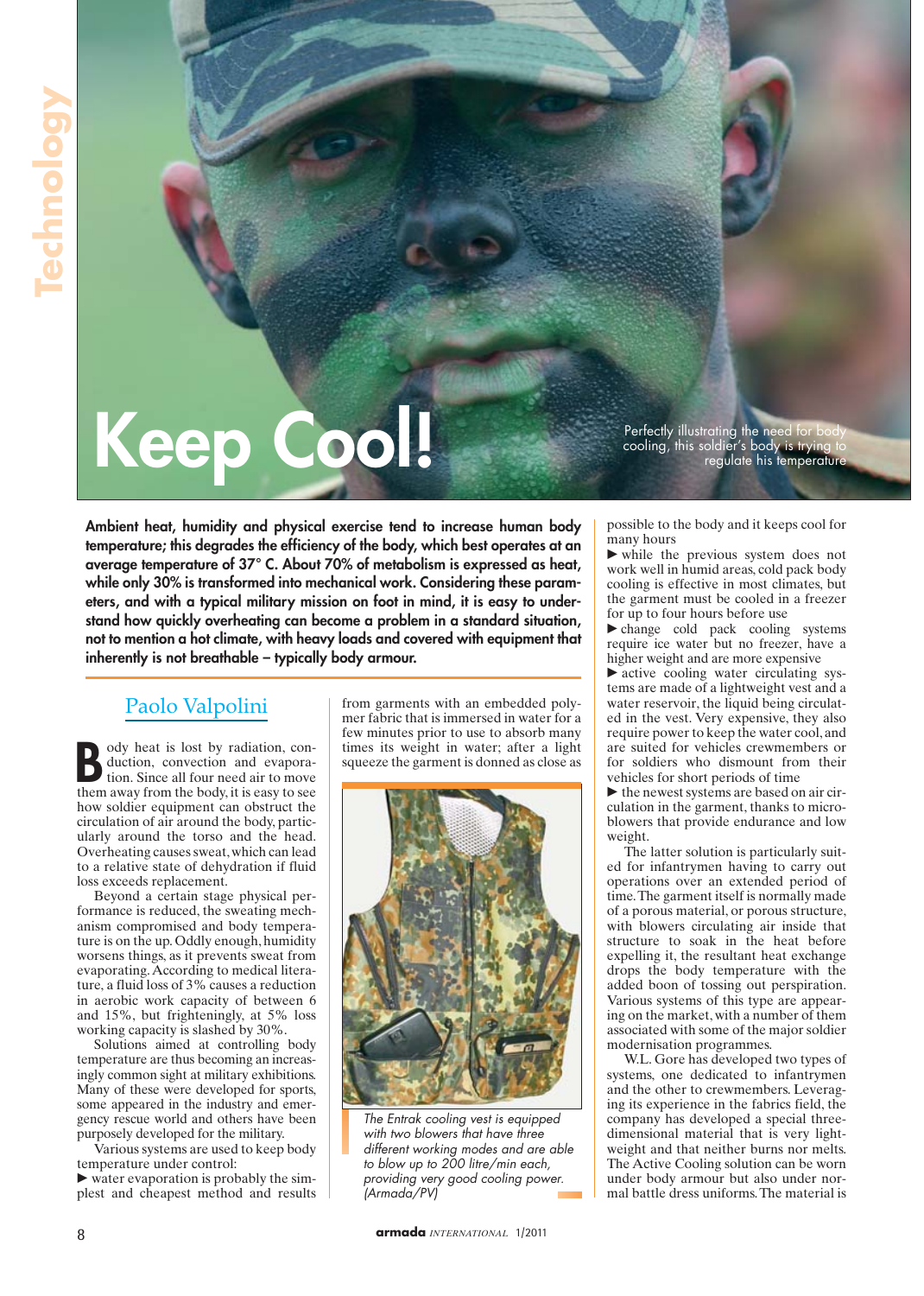

The infantry version of the Gore Active Cooling (the black element) is worn under a body armour. Following trials in operational theatres the company is discussing honing the latest details before starting production. The fan (inset) is in the lower pocket of the garment. (Armada/PV)

contained between two layers of fabric, through which air is circulated.

In the vehicle version the Active Cooling can exploit the fresh air blown by the climate control system, which is connected to the vest via a hose. This version is deployed in Afghanistan on British Army Titans and Trojans; lessons learned show that the system can also be used to warm up during wintertime, and that it allows to reduce the energy used by the vehicle climate control system, with positive effects to the overall energetic balance.

As for the infantry version, Gore provided some prototypes to the British Ministry of Defence and discussions are now underway on lessons learnt before deciding on a final configuration. The current blower circulates 150 litre/min and, at full cooling power, the rechargeable battery lasts 8.5 hours, which can double if the system is used at reduced power. The battery can be recharged in 3.5 hours from flat. Initially the blower was quite bulky and heavy, but the latest versions are compact and lightweight enough to fit in a pocket on the left side of the vest.

These blowers are manufactured by German electronic company Entrak which, for more than three years, has been active in the industrial safety sector addressing, among others, cooling-related issues. It eventually stepped into the military market a year and a half ago, developing a cooling system that has been evaluated by three top German Army units, the Long Range Surveillance Training Centre in Munster, the Airborne

Reconnaissance Company 260 and the Sniper's Instruction Centre at the Infantry School in Hammelburg. Feedback from those units was used to improve the product to its current configuration.

While Gore went to Entrak for the blowers, Entrak has a partner company that provides the garment that is based on a mesh system taken from sportswear; the current problem is that this material is not flame resistant. However Entrak has already enquired about the feasibility of making a similar vest with flameresistant characteristics and received a positive answer.

The Entrak vest has two blowers, contained in two side pockets. Each blower has three different operating modes, position 1 providing 100 litre/min and 20 hours endurance, position 2 at 160 litre/min and ten hours, and position 3 200 litre/min and six hours, power provided by a three-cell Lithium-Ion battery.



The Gathergy by Active Space Technologies is a liquid circulated vest that exploits solar cells for powering the system in daylight. (Armada/PV)

Entrak blowers are pretty silent, noise has been rated at approximately 30  $dB(A)$  in position 1, 36  $dB(A)$  in position 2 and 40 dB(A) in position 3, shifting from one speed to another is done simply by pressing a button, even through the fabric, while prolonged pressure will shut down the system. Each blower weighs 265 grams for a garment weight of some 500 grams, resulting in an overall weight of slightly more than 1.1 kg.

**Technology**

Another German company involved in cooling vests is Blücher, which in April 2010 took over Texplorer. The latter was responsible for the development of the protection and clothing system of the German enhanced future soldier system,



A detailed view of the inside of BCB International cooling body armour. Clearly visible in this picture are the vents that allow the air to circulate. (Armada/PV)

originally known as IdZ-ES and now renamed IdZ II.

For this programme the choice went for an integrated system in which the trauma liner of the IdZ II body armour is made of a three-dimensional shape with air blown through its channels; the material is completely flame retardant.

Known as the Swout, the Blücher system circulates air from top to bottom by two blowers (front and back) powered by 14-hour-endurance batteries recharge-



Allen Vanguard liquid circulating garments are standard issue in many US Army vehicles. The vest weighs only 700 grams and is connected to the liquid chiller units installed in the vehicles. (Allen Vanguard)

**armada** *INTERNATIONAL* 1/2011 9